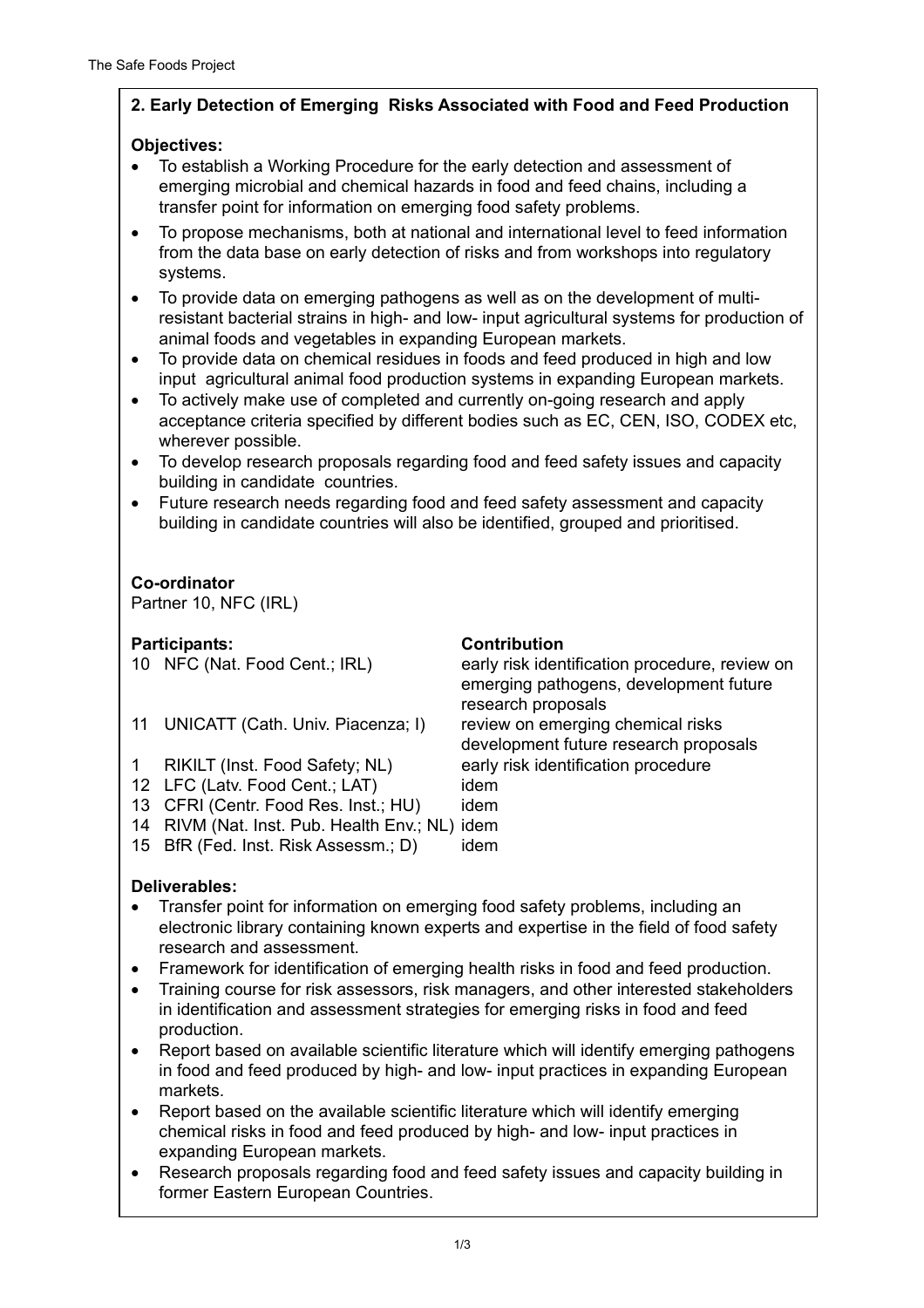### **2.1 Establishment of a mechanism for early risk determination in food and feed production chains in Europe**

Early identification and above all anticipation of emerging safety problems, adequate risk assessment and management strategies, and transparent communication will be performed to allow for restoration and strengthening of public confidence in the safety of foods and feed. In particular, a *coherent* European approach will be designed to ensure an adequate early identification systems for new emerging risks and to assess identified hazards based on commonly accepted scientific principles.

Activities proposed in this Research Task will be realised in co-operation with the existing Network "European Food Safety Network" (EFSN; www.efsn.net). A core group of EFSN consisting of NFC, RIKILT, RIVM, Hungary and Latvia will carry out the proposed activities and form the liaison with EFSN. The developed database and training modules as described below, will be located and maintained at RIKILT and permanently operated by EFSN.

#### **2.1.1. Set-up of a transfer point for information on emerging food safety problems (including an electronic library containing known experts and expertise in the field of food safety research and assessment)**

This activity includes the development of an *expert database* with European experts on food safety. The database will be Internet based user-friendly, and inter-operable to allow easy access to the information recorded. The database will contain at least experts' affiliation, a bibliography containing their most recent publications, on-going projects, committees and their link to their national government. Links and co-operation will be set up with existing relevant databases such as the AGROWEB CEE partnership (database funded by FAO) and SINAPSE. The database will also contain results of the relevant EC supported RTD projects, Concerted Actions and Thematic Networks in the area of food safety. The transfer point will provide all stakeholders, i.e. scientists, regulators, food producers in particular SME's and consumers with adequate information at any time. The database will be build up by the core group of EFSN, namely partners RIKILT, NFC, LFC, CFRI, RIVM, and BfR, and run and maintained by RIKILT after the completion of this IP. Extension of the expert data base with experts from areas which are linked to food safety and health issues (public health experts, epidemiologists) is practised during the second half of the project. The data base will be publicly accessible and linked to the currently utilised Rapid Alert System (RAS) by EU Member States.

## **2.1.2 Development of a framework to identify new emerging health risks in food production.**

This project will establish a platform of well known experts who will develop new systems or working procedures that allow identification of emerging food borne hazards in an early stage. Activities conducted in this area in various EU and non-EU countries will be reviewed and the necessary work will be carried out to come to an effective method that can be used Europeanwide. One workshops will be organised in the second phase to table instruments to be used for hazard prediction and identification (use of existing databases on food contamination, public health, review of scientific explorative papers etc). The newly designed working procedure and possible implementation at the national and EU level will be discussed with representatives of national Food Authorities and the EFSA which are involved in this area. In particular coupling to the existing RAS system will be discussed. This project will concentrate on provision of *scientific tools and criteria* for food hazard prediction and identification.

#### **2.1.3 Development of a training course (master class) for risk assessors and risk managers and other interested stakeholders in EU Member States and Pre-accession Countries.**

Within this Research Task a module will be developed for training on emerging risk identification of employees from governments, small-scale food producing industries and other interested stakeholders. The module will be tested and further adapted in a master class with selected